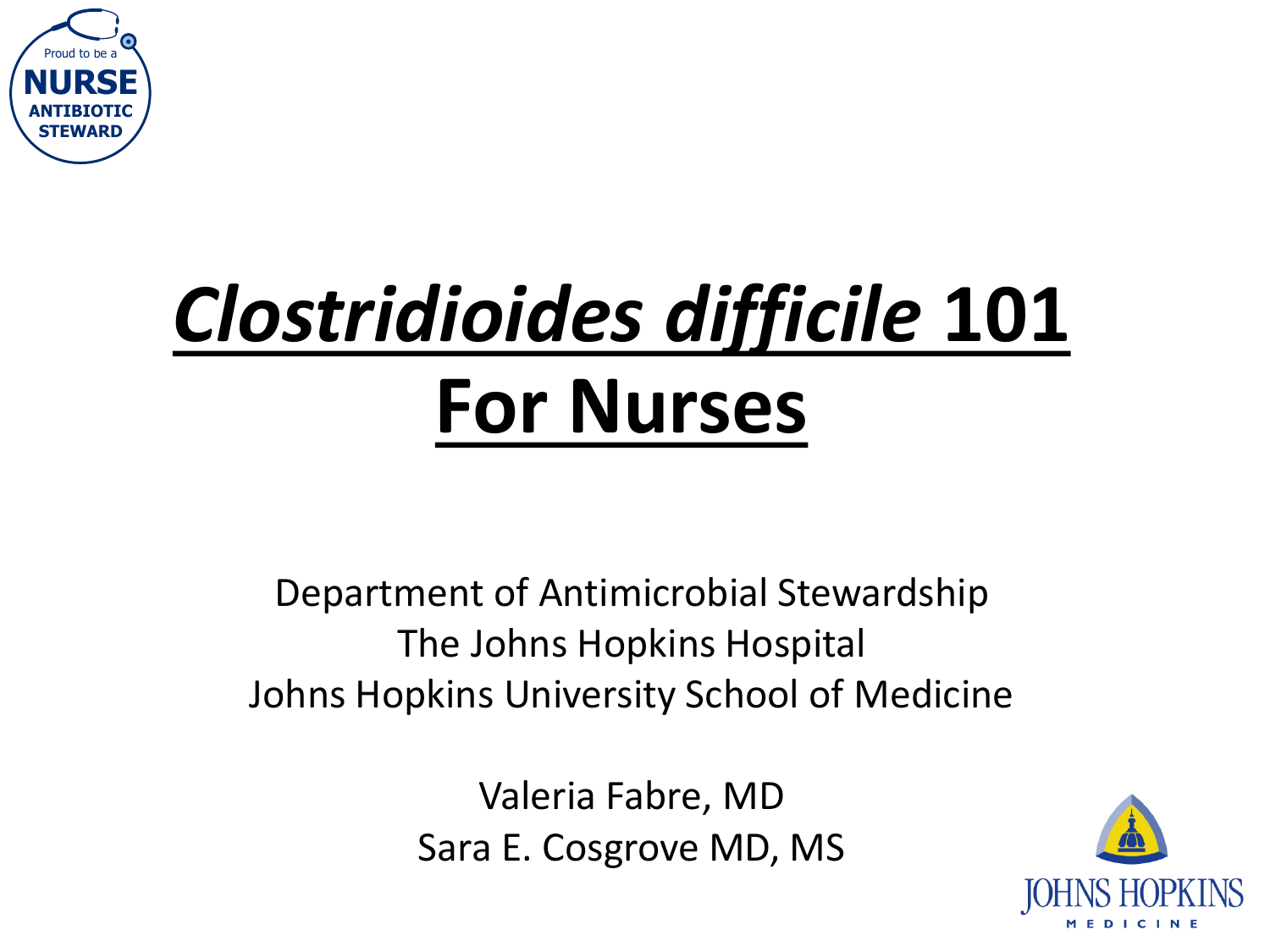

# *Clostridioides difficile*

- A bacteria that lives in the gut with a spore form and a vegetative form
- Fecal-oral transmission



- Spores are hardy and survive in the hospital environment
- Colonic infection results when the spore form vegetates and the resulting bacteria produce toxins that lead to inflammation

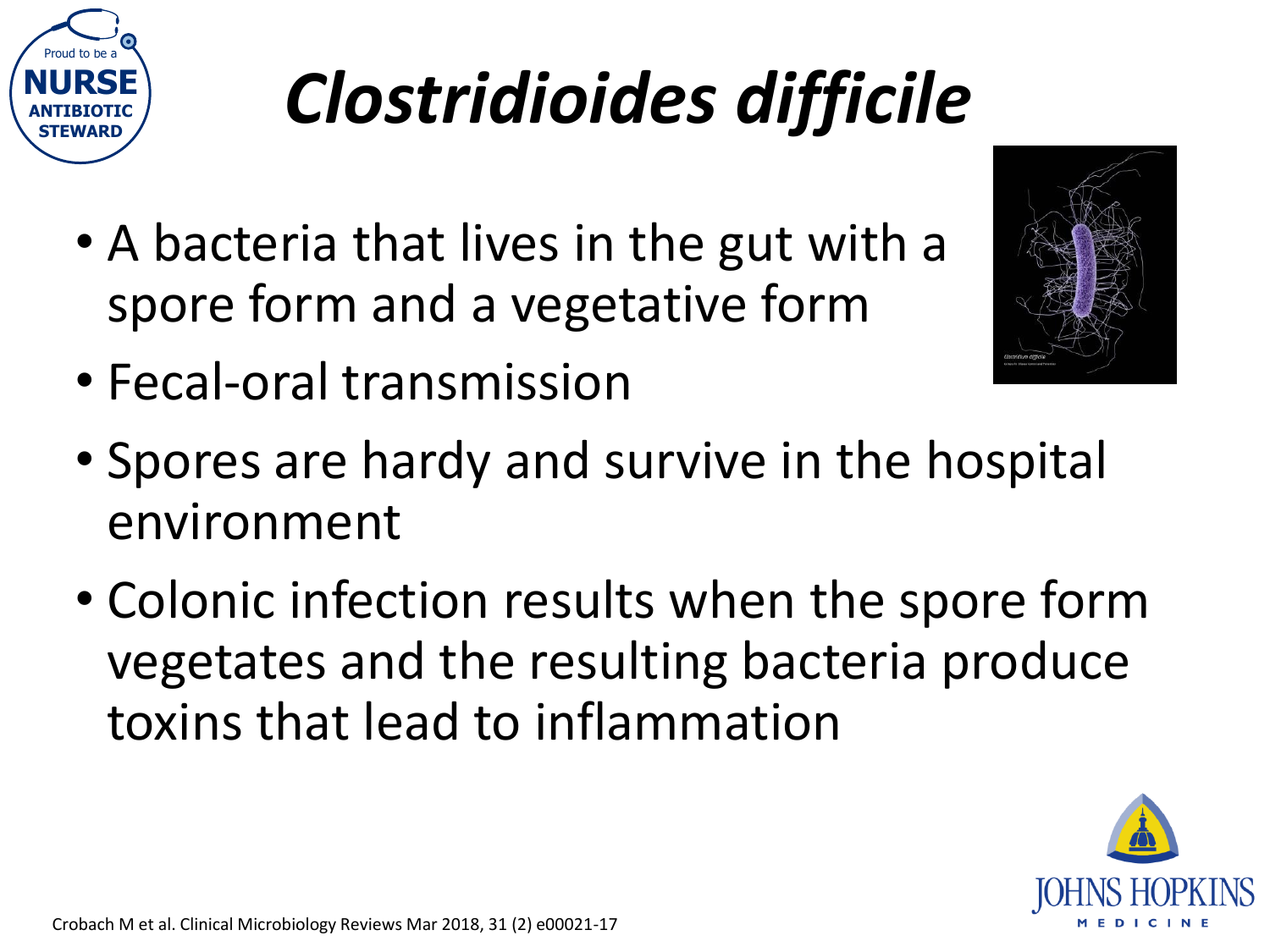

# *C. difficile* **Infection**

- Clinical presentation:
	- − Mild diarrhea, may resolve with stopping antibiotic
	- − Diarrhea with abdominal cramps and fever
	- − Above presentation that continues to ileus or toxic megacolon
- For the purpose of treatment:
	- − Non-severe: white blood cell count ≤15000 cells/mL and serum creatinine level <1.5 mg/dL
	- − Severe: white blood cell count of ≥15000 cells/mL or a serum creatinine level >1.5 mg/dL
	- − Fulminant: Hypotension or shock, ileus, toxic megacolon



• McDonald, C. L. et al. Clinical Practice Guidelines for *Clostridium difficile* Infection in Adults and Children: 2017 Update by the Infectious Diseases Society of America (IDSA) and Society for Healthcare Epidemiology of America (SHEA), *Clinical Infectious Diseases*, Volume 66, Issue 7, 1 April 2018, Pages e1–e48

<sup>•</sup> Lindsay M. Daniels & Wesley D. Kufel (2018) Clinical review of *Clostridium difficile* infection: an update on treatment and prevention, Expert Opinion on Pharmacotherapy, 19:16, 1759-1769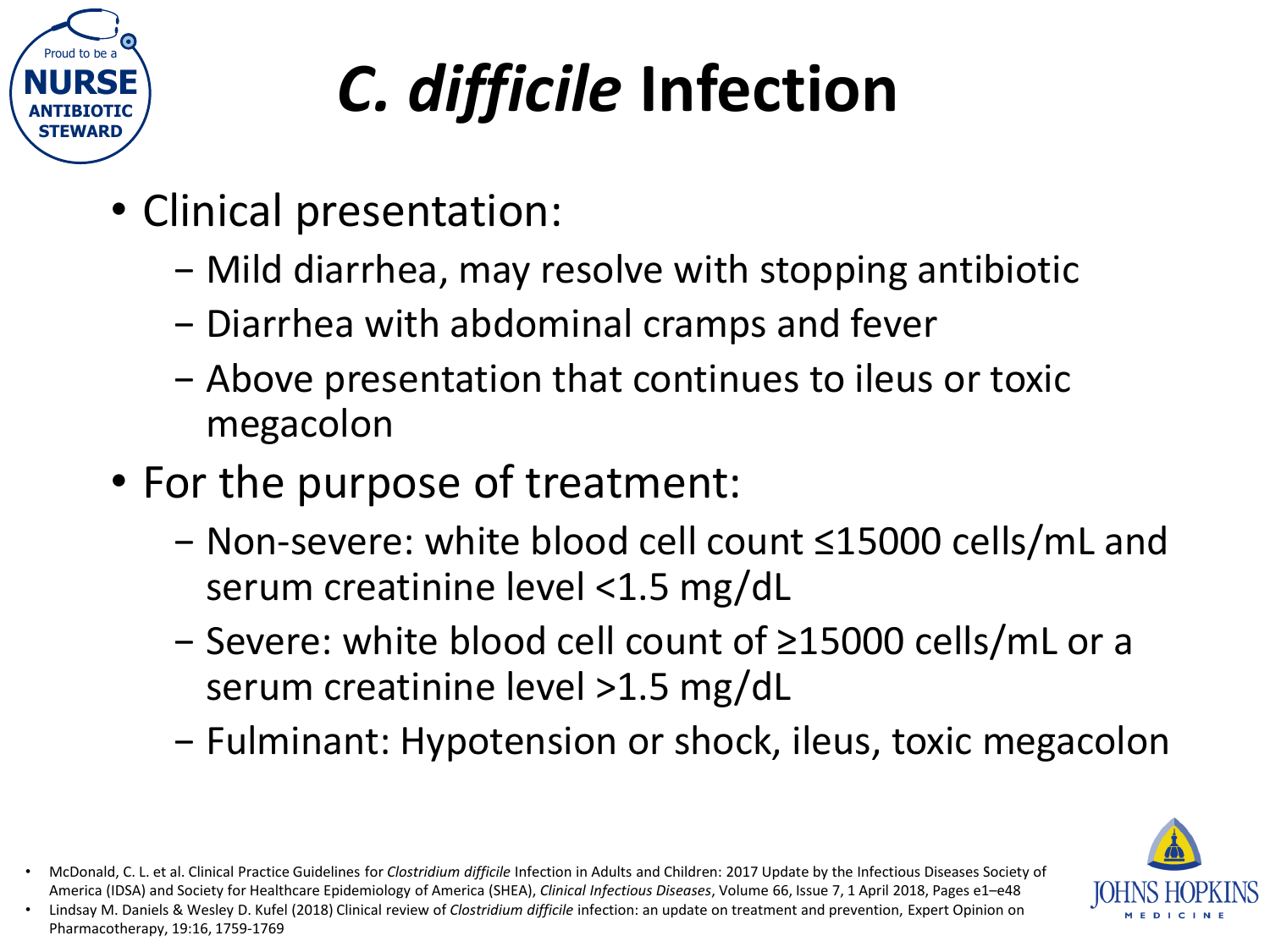

#### *C. difficile* **Colonization**

- Patients can be colonized with *C. difficile* without active infection (e.g., no diarrhea)
	- − Infants
	- − Up to 15% of healthy adults
	- − ~30% of patients at hospital admission
	- − Up to 45% of long-term care residents
- Risk factors:
	- − Chronic dialysis
	- − Recent hospitalization
	- − Immunosuppression
	- − Gastric acid suppressants
	- − Antibiotic use
- May persist for several months

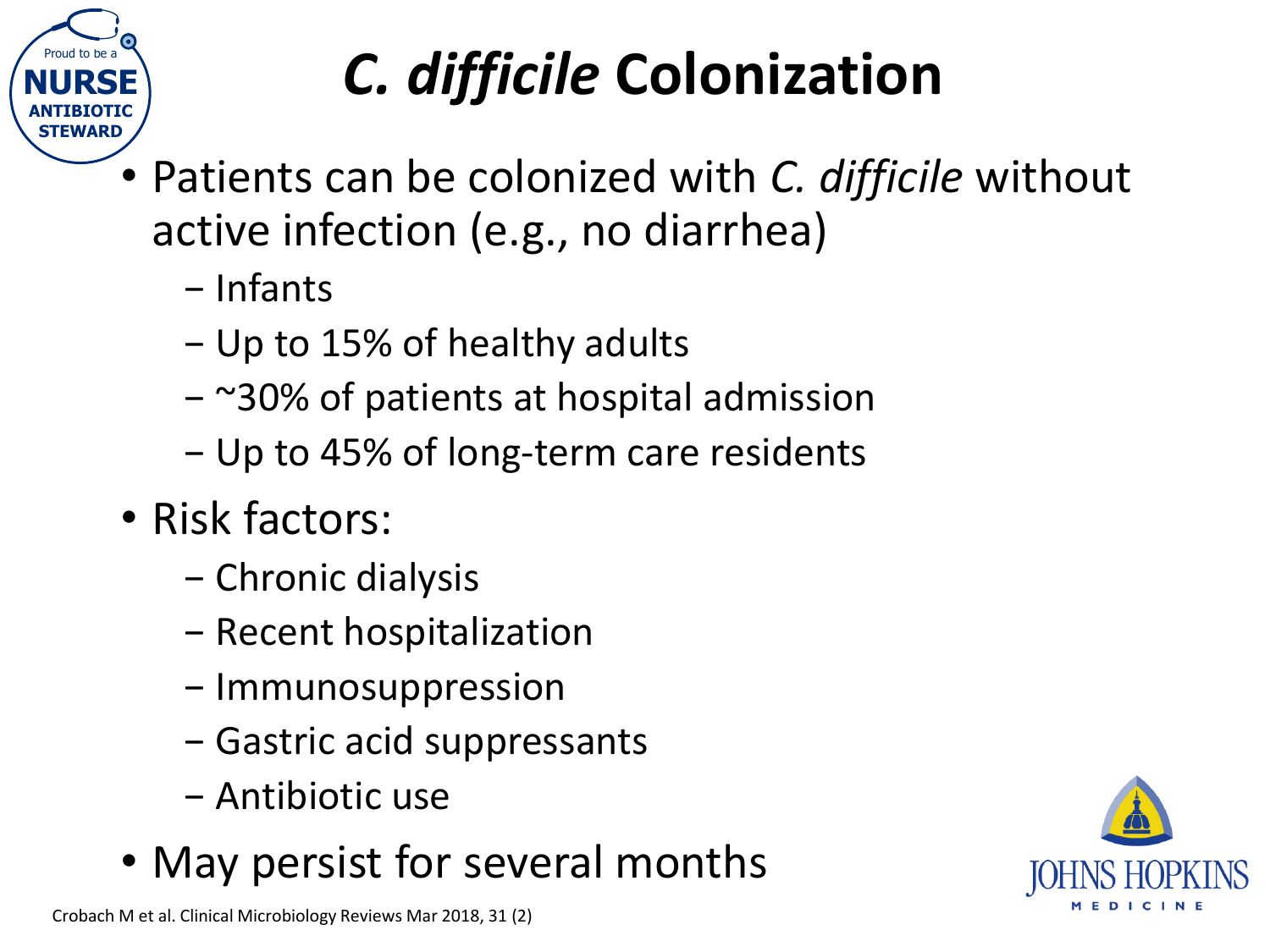

### **Recommendations for**  *C. difficile* **Testing**



- Patients with 3 or more unexplained and new onset unformed stools in 24 hours
	- − Most patients with *C. difficile* diarrhea have persistent and frequent diarrheal episodes
	- − Rarely, patients can develop very severe colitis that leads to ileus; these patients will not have diarrhea but will have systemic illness and abdominal pain and distension

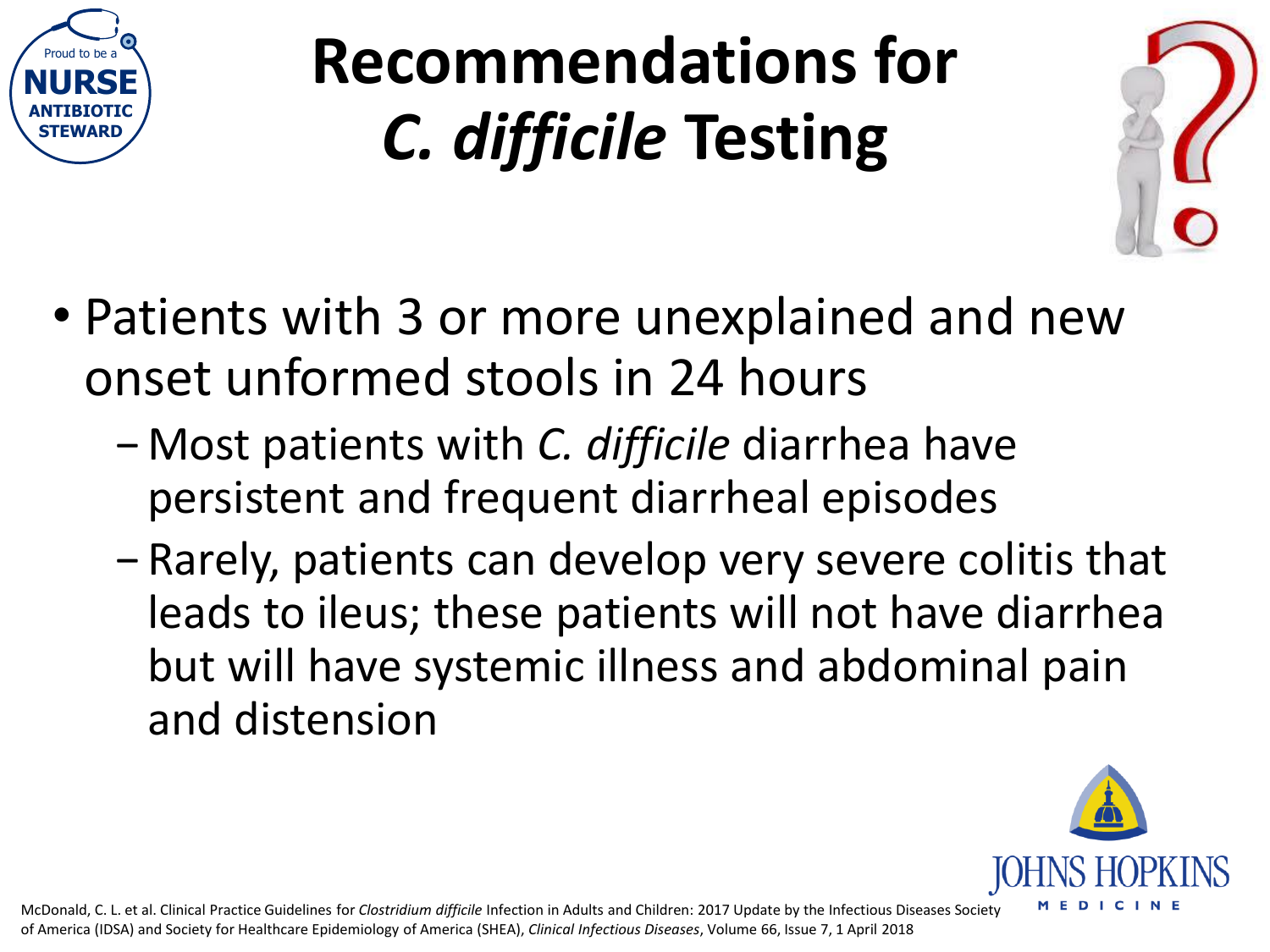

### **Recommendations for**  *C. difficile* **Testing**

- Other causes of loose stools in hospitalized patients
	- − Laxatives
	- − Enteral tube feeding
	- − Chemotherapy
	- − Immunosuppressants: mycophenolate, sirolimus, tacrolimus, methotrexate
	- − Chronic bowel disease: inflammatory bowel disease, celiac disease, pancreatic insufficiency
- It is estimated that only 30% of hospitalized patients with antibiotic-associated diarrhea will have CDI

• McDonald, C. L. et al. Clinical Practice Guidelines for *Clostridium difficile* Infection in Adults and Children: 2017 Update by the Infectious Diseases Society of America (IDSA) and Society for Healthcare Epidemiology of America (SHEA), *Clinical Infectious Diseases*, Volume 66, Issue 7, 1 April 2018 • Krones E. and Hogenauer C. Diarrhea inthe Immunocompromised Patient. Gastroenterol Clin N Am 41 (2012) 677–701

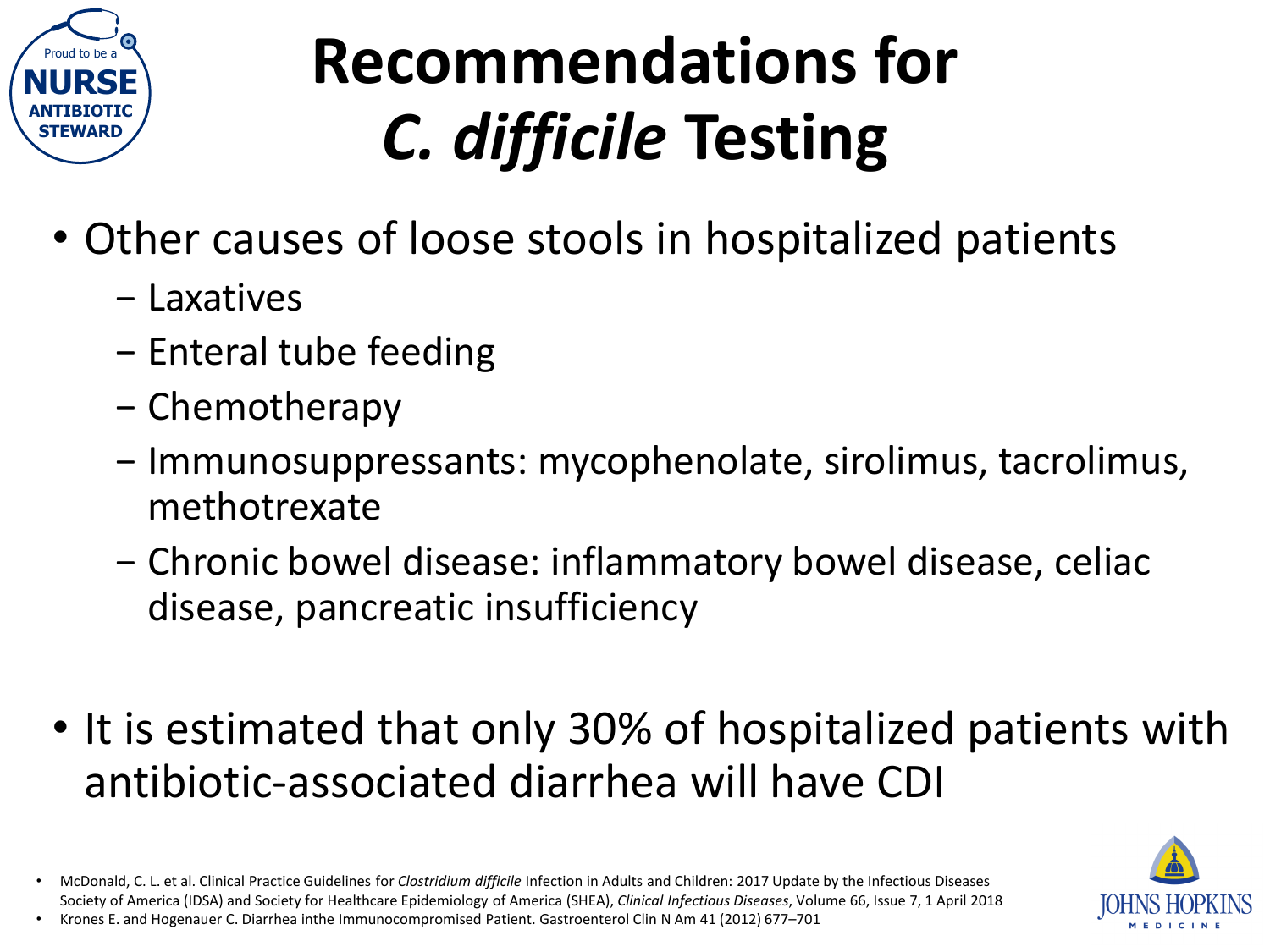#### Proud to be a **NURSE**  $\frac{\text{AFTEMARD}}{\text{SFENARD}}$  Correlated with *C. difficile* Infection **STEWARD Stool Color/Odor are not**

- Green discoloration of stool is not associated with *C. difficile* infection (CDI)
	- − 84 stool samples included, 4 from CDI cases
	- − Samples were imaged and a color score was given
	- − Green/greenish color was more common in control cases
- Smell of stool is not correlated with CDI
	- − 18 nurses sniffed 10 stool samples (5 positive and 5 negative for *C. difficile)*
		- − ~50% of nurses had >10 years of work experience
		- − 61% felt confident in their the ability to detect *C. difficile* based on odor
	- No one performed better than chance
- Rao K, et al. The nose knows not: poor predictive value of stool sample odor for detection of Clostridium difficile. *Clin Infect Dis*. 2013;56(4):615–616.
- Sugimoto H, et al. Assessment of stool color in Clostridioides difficile infection: A pilot study. Infection Control & Hospital Epidemiology, (2019) 40: 832–833





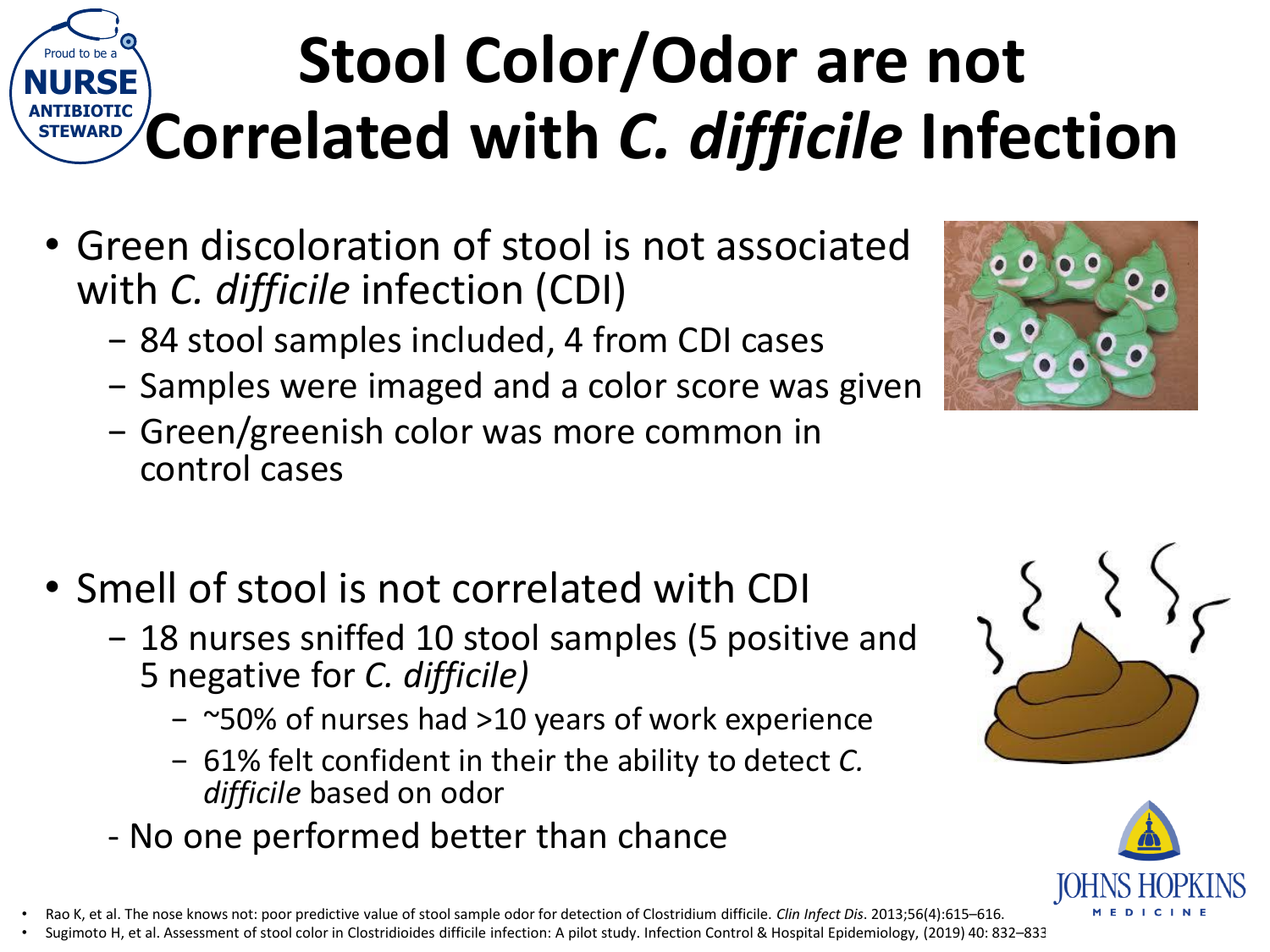

# **Risk Factors for** *C. difficile* **Infection**

- Antibiotics (active or recent exposure)
	- − Clindamycin
	- − Fluoroquinolones
	- − Ampicillin or Amoxicillin
	- − Cephalosporins
- Host factors (e.g., age, immunosuppression)
- Duration of hospitalization
- Chemotherapy



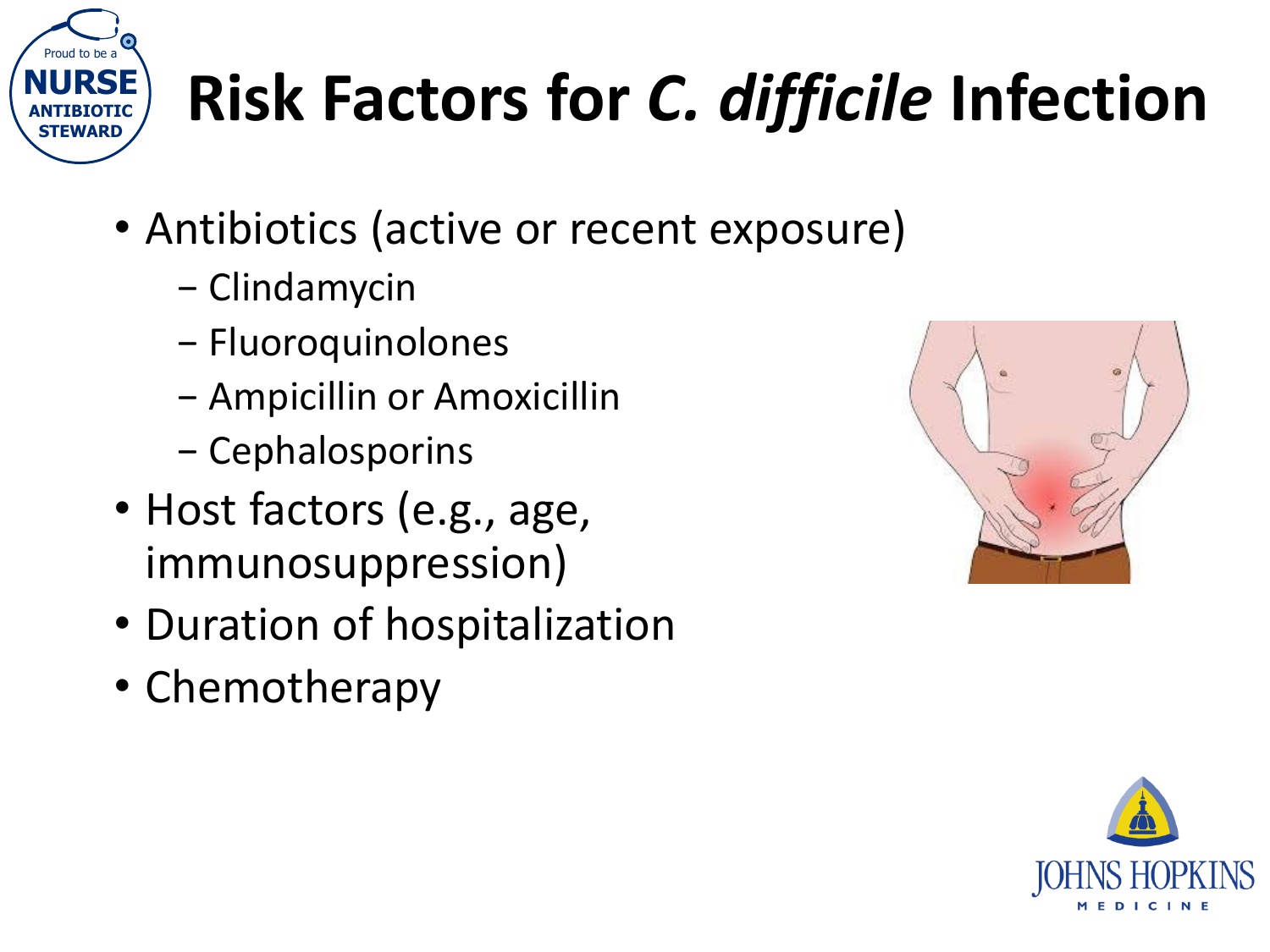

# **Clinical vignette**

A 65 yo woman is admitted to the hospital with acute cholecystitis. She undergoes cholecystectomy. On post-operative day 3 she develops 3 lose stools. Abdominal exam is unremarkable except for mild tenderness over the incision site. She is afebrile. Her white count is mildly elevated but unchanged from admission. *What is the correct next step?:*

- a) Test for *C. difficile* right away
- b) Call a colleague to inspect the stool with you, then decide
- c) Stop laxatives and re-evaluate need for further work up in 72 hours